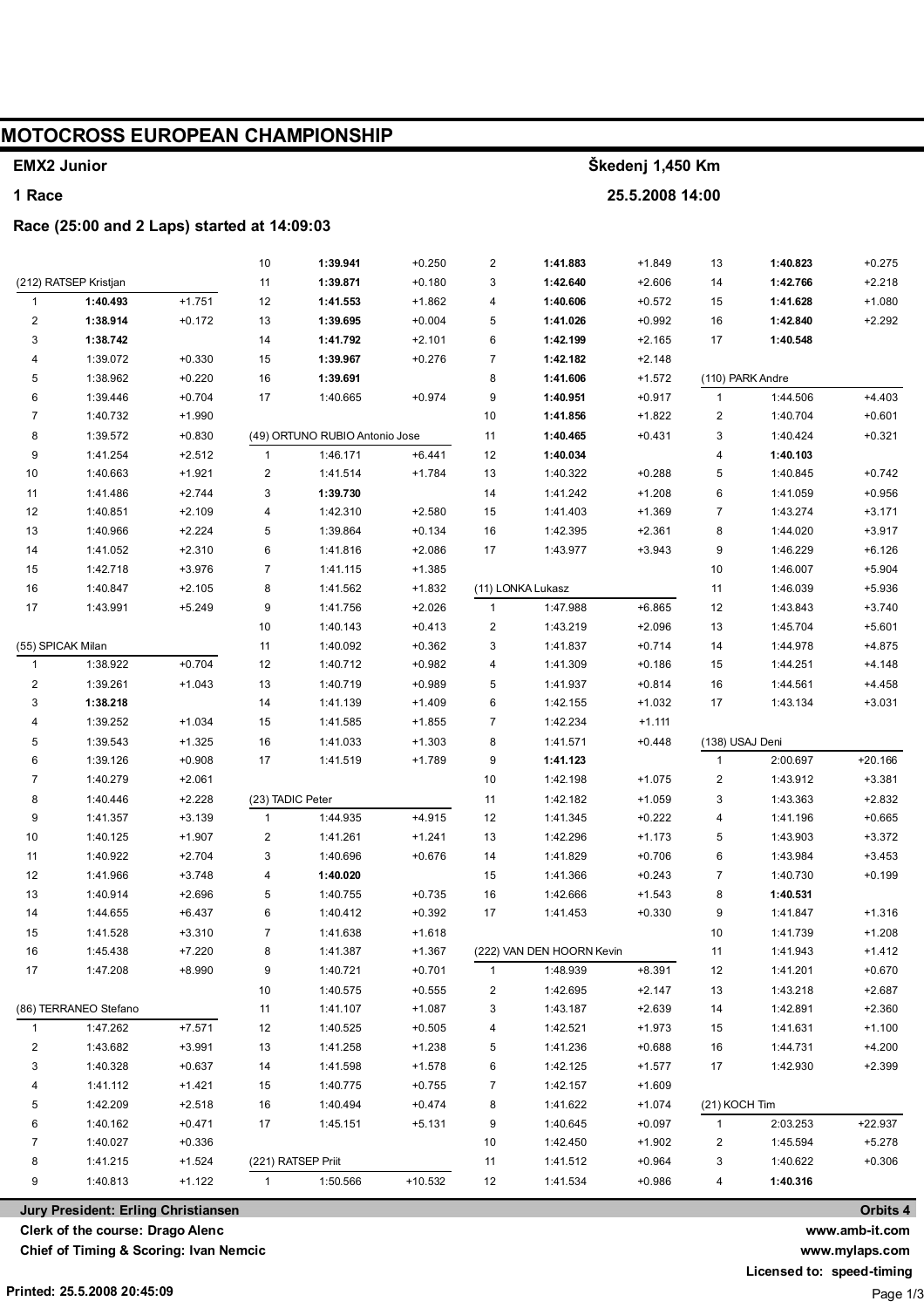## **MOTOCROSS EUROPEAN CHAMPIONSHIP**

#### **EMX2 Junior**

#### **1 Race**

#### **Race (25:00 and 2 Laps) started at 14:09:03**

| $+15.429$<br>6<br>1:42.638<br>$+2.322$<br>17<br>1:45.052<br>$+4.063$<br>9<br>1:44.144<br>$+2.720$<br>1:59.333<br>$\mathbf{1}$<br>$\overline{7}$<br>1:42.675<br>$+2.359$<br>10<br>1:45.638<br>$\overline{c}$<br>1:49.027<br>$+5.123$<br>$+4.214$<br>8<br>1:40.434<br>(141) MOLNAR Aljosa<br>11<br>1:43.812<br>3<br>1:46.362<br>$+2.458$<br>$+0.118$<br>$+2.388$<br>9<br>1:41.713<br>$\mathbf{1}$<br>$+15.491$<br>12<br>1:43.500<br>$+2.496$<br>$+1.397$<br>1:56.791<br>$+2.076$<br>4<br>1:46.400<br>$\boldsymbol{2}$<br>10<br>1:43.547<br>$+3.231$<br>1:41.950<br>$+0.650$<br>13<br>1:44.436<br>5<br>1:46.550<br>$+2.646$<br>$+3.012$<br>11<br>1:42.299<br>3<br>1:45.948<br>$+4.648$<br>14<br>1:45.538<br>6<br>$+2.339$<br>$+1.983$<br>$+4.114$<br>1:46.243<br>12<br>1:41.800<br>4<br>15<br>1:46.546<br>$\overline{7}$<br>$+0.293$<br>$+1.484$<br>1:41.300<br>$+5.122$<br>1:44.197<br>13<br>5<br>16<br>8<br>$+0.248$<br>1:42.780<br>$+2.464$<br>1:42.973<br>$+1.673$<br>1:45.579<br>$+4.155$<br>1:44.152<br>14<br>1:44.241<br>6<br>$+0.514$<br>17<br>9<br>$+1.301$<br>$+3.925$<br>1:41.814<br>1:46.525<br>$+5.101$<br>1:45.205<br>15<br>1:42.617<br>$+2.301$<br>$\overline{7}$<br>1:42.666<br>$+1.366$<br>10<br>1:44.074<br>$+0.170$<br>16<br>1:42.785<br>$+2.469$<br>8<br>1:42.634<br>$+1.334$<br>(129) SCHLAUER Patrick<br>11<br>1:44.083<br>$+0.179$<br>9<br>17<br>1:42.776<br>$+2.460$<br>1:42.381<br>$+1.081$<br>$\mathbf{1}$<br>1:54.128<br>$+11.701$<br>12<br>1:43.904<br>10<br>1:42.042<br>2<br>1:43.958<br>$+1.531$<br>13<br>$+0.742$<br>1:46.404<br>$+2.500$<br>(197) VAN DEN BOGAERT Mike<br>11<br>1:42.595<br>$+1.295$<br>3<br>1:42.987<br>$+0.560$<br>$+0.971$<br>14<br>1:44.875<br>$+8.375$<br>$\mathbf{1}$<br>1:49.990<br>12<br>1:42.523<br>$+1.223$<br>1:43.577<br>$+1.150$<br>$+0.616$<br>4<br>15<br>1:44.520<br>1:44.125<br>$+2.510$<br>13<br>1:45.447<br>$+4.147$<br>5<br>1:44.566<br>$+2.139$<br>1:46.254<br>$+2.350$<br>2<br>16<br>6<br>3<br>1:42.681<br>$+1.066$<br>14<br>1:44.018<br>$+1.486$<br>1:43.127<br>$+1.827$<br>$+1.591$<br>17<br>1:45.390<br>1:41.932<br>$+0.317$<br>$+2.634$<br>7<br>1:43.353<br>$+0.926$<br>4<br>15<br>1:43.934<br>5<br>1:41.779<br>$+0.164$<br>16<br>$+0.832$<br>8<br>1:44.809<br>$+2.382$<br>(29) KURENNOV Konstantin<br>1:42.132<br>$+6.898$<br>6<br>1:41.615<br>17<br>$+4.246$<br>9<br>1:42.427<br>1:51.156<br>1:45.546<br>$\mathbf{1}$<br>$\overline{7}$<br>1:41.931<br>$+0.316$<br>10<br>1:42.896<br>$\overline{c}$<br>1:47.080<br>$+2.822$<br>$+0.469$<br>8<br>11<br>3<br>$+10.320$<br>1:42.859<br>$+1.244$<br>(139) BELE Borut<br>1:43.654<br>$+1.227$<br>1:54.578<br>9<br>$\mathbf{1}$<br>$+9.921$<br>$+2.052$<br>1:44.061<br>$+2.446$<br>1:51.167<br>12<br>1:44.103<br>$+1.676$<br>4<br>1:46.310<br>$\boldsymbol{2}$<br>10<br>13<br>5<br>1:44.388<br>$+2.773$<br>1:42.880<br>$+1.634$<br>1:43.964<br>$+1.537$<br>1:45.285<br>$+1.027$<br>3<br>11<br>$+1.719$<br>6<br>$+1.625$<br>1:42.842<br>$+1.227$<br>1:42.965<br>14<br>1:44.197<br>1:45.883<br>$+1.770$<br>12<br>4<br>$\overline{7}$<br>1:43.161<br>$+1.546$<br>1:41.626<br>$+0.380$<br>15<br>1:42.982<br>$+0.555$<br>1:44.258<br>5<br>13<br>16<br>8<br>$+0.821$<br>1:43.737<br>$+2.122$<br>1:41.849<br>$+0.603$<br>1:43.644<br>$+1.217$<br>1:45.079<br>14<br>6<br>17<br>$+2.102$<br>9<br>$+1.639$<br>1:44.006<br>$+2.391$<br>1:41.246<br>1:44.529<br>1:45.897<br>15<br>$\overline{7}$<br>$+0.768$<br>10<br>$+0.144$<br>1:43.613<br>$+1.998$<br>1:42.014<br>1:44.402<br>16<br>1:45.008<br>$+3.393$<br>8<br>1:43.350<br>$+2.104$<br>(40) IVANOVS Davis<br>11<br>1:47.774<br>$+3.516$<br>9<br>17<br>1:44.807<br>$+3.192$<br>$+2.100$<br>2:38.528<br>$+58.713$<br>12<br>$+2.053$<br>1:43.346<br>$\mathbf{1}$<br>1:46.311<br>10<br>2<br>1:39.815<br>13<br>$+4.859$<br>1:45.148<br>$+3.902$<br>1:49.117<br>(52) KARAS Hrvoje<br>11<br>$+2.907$<br>3<br>1:42.744<br>$+2.929$<br>$+4.674$<br>1:44.153<br>14<br>1:48.932<br>$+11.141$<br>12<br>$+2.874$<br>$+0.529$<br>$+6.400$<br>$\mathbf{1}$<br>1:52.130<br>1:44.120<br>4<br>1:40.344<br>15<br>1:50.658<br>$\overline{\mathbf{c}}$<br>1:43.160<br>$+2.171$<br>13<br>$+3.061$<br>5<br>$+1.070$<br>$+4.567$<br>1:44.307<br>1:40.885<br>16<br>1:48.825<br>$+5.924$<br>3<br>1:43.474<br>$+2.485$<br>14<br>1:47.170<br>6<br>1:42.437<br>$+2.622$<br>$+3.034$<br>1:43.230<br>$+2.241$<br>15<br>1:44.280<br>7<br>1:45.347<br>$+5.532$<br>(61) VERGOV Dimitar<br>4<br>1:40.989<br>16<br>1:45.311<br>$+4.065$<br>1:40.949<br>$+1.134$<br>2:01.930<br>$+18.179$<br>5<br>8<br>1<br>1:41.532<br>$+0.543$<br>17<br>$+2.808$<br>$+0.759$<br>$+6.859$<br>6<br>1:44.054<br>9<br>1:40.574<br>2<br>1:50.610<br>$+2.655$<br>$+1.496$<br>7<br>1:42.485<br>10<br>1:41.000<br>$+1.185$<br>3<br>1:46.406<br>8<br>(80) PICHLER Lukas<br>$+2.434$<br>1:42.416<br>+1.427<br>11<br>1:44.030<br>$+4.215$<br>4<br>1:46.185<br>9<br>$+4.523$<br>$+0.929$<br>1:42.270<br>+1.281<br>1:45.947<br>12<br>1:42.946<br>$+3.131$<br>5<br>1:44.680<br>$\mathbf{1}$<br>$+1.166$<br>10<br>1:45.363<br>+4.374<br>2<br>$+1.680$<br>13<br>1:41.566<br>6<br>1:44.917<br>1:43.104<br>+1.751<br>11<br>1:44.193<br>$+3.204$<br>3<br>1:41.509<br>$+0.085$<br>14<br>1:43.051<br>$+3.236$<br>7<br>1:53.997<br>$+10.246$<br>12<br>1:42.582<br>4<br>15<br>1:45.430<br>8<br>1:46.695<br>$+2.944$<br>$+1.593$<br>1:41.424<br>$+5.615$<br>5<br>$+2.269$<br>9<br>$+0.886$<br>13<br>1:43.863<br>$+2.874$<br>16<br>+4.704<br>1:43.693<br>1:44.519<br>1:44.637<br>6<br>$+1.695$<br>14<br>1:44.010<br>$+3.021$<br>1:41.728<br>$+0.304$<br>17<br>1:47.157<br>$+7.342$<br>10<br>1:45.446<br>$+2.705$<br>$+0.934$<br>15<br>1:43.694<br>$\overline{7}$<br>1:42.835<br>$+1.411$<br>11<br>1:44.685<br>Orbits 4<br>Jury President: Erling Christiansen | 5 | 1:41.521 | $+1.205$ | 16 | 1:43.013 | $+2.024$ | 8 | 1:46.085 | $+4.661$ | (74) KAURIT Ardo |  |
|-----------------------------------------------------------------------------------------------------------------------------------------------------------------------------------------------------------------------------------------------------------------------------------------------------------------------------------------------------------------------------------------------------------------------------------------------------------------------------------------------------------------------------------------------------------------------------------------------------------------------------------------------------------------------------------------------------------------------------------------------------------------------------------------------------------------------------------------------------------------------------------------------------------------------------------------------------------------------------------------------------------------------------------------------------------------------------------------------------------------------------------------------------------------------------------------------------------------------------------------------------------------------------------------------------------------------------------------------------------------------------------------------------------------------------------------------------------------------------------------------------------------------------------------------------------------------------------------------------------------------------------------------------------------------------------------------------------------------------------------------------------------------------------------------------------------------------------------------------------------------------------------------------------------------------------------------------------------------------------------------------------------------------------------------------------------------------------------------------------------------------------------------------------------------------------------------------------------------------------------------------------------------------------------------------------------------------------------------------------------------------------------------------------------------------------------------------------------------------------------------------------------------------------------------------------------------------------------------------------------------------------------------------------------------------------------------------------------------------------------------------------------------------------------------------------------------------------------------------------------------------------------------------------------------------------------------------------------------------------------------------------------------------------------------------------------------------------------------------------------------------------------------------------------------------------------------------------------------------------------------------------------------------------------------------------------------------------------------------------------------------------------------------------------------------------------------------------------------------------------------------------------------------------------------------------------------------------------------------------------------------------------------------------------------------------------------------------------------------------------------------------------------------------------------------------------------------------------------------------------------------------------------------------------------------------------------------------------------------------------------------------------------------------------------------------------------------------------------------------------------------------------------------------------------------------------------------------------------------------------------------------------------------------------------------------------------------------------------------------------------------------------------------------------------------------------------------------------------------------------------------------------------------------------------------------------------------------------------------------------------------------------------------------------------------------------------------------------------------------------------------------------------------------------------------------------------------------------------------------------------------------------------------------------------------------------------------------------------------------------------------------------------------------------------------------------------------------------------------------------------------------------------------------------------------------------------------------------------------------------------------------------------------------------------------------------------------------------------------------------------------------------------------------------------------------------------------------------------------------------------------------------------------------------------------------------------------------------------------------------------------------------------------------------------------------------------------------------------------------------------|---|----------|----------|----|----------|----------|---|----------|----------|------------------|--|
|                                                                                                                                                                                                                                                                                                                                                                                                                                                                                                                                                                                                                                                                                                                                                                                                                                                                                                                                                                                                                                                                                                                                                                                                                                                                                                                                                                                                                                                                                                                                                                                                                                                                                                                                                                                                                                                                                                                                                                                                                                                                                                                                                                                                                                                                                                                                                                                                                                                                                                                                                                                                                                                                                                                                                                                                                                                                                                                                                                                                                                                                                                                                                                                                                                                                                                                                                                                                                                                                                                                                                                                                                                                                                                                                                                                                                                                                                                                                                                                                                                                                                                                                                                                                                                                                                                                                                                                                                                                                                                                                                                                                                                                                                                                                                                                                                                                                                                                                                                                                                                                                                                                                                                                                                                                                                                                                                                                                                                                                                                                                                                                                                                                                                                                                               |   |          |          |    |          |          |   |          |          |                  |  |
|                                                                                                                                                                                                                                                                                                                                                                                                                                                                                                                                                                                                                                                                                                                                                                                                                                                                                                                                                                                                                                                                                                                                                                                                                                                                                                                                                                                                                                                                                                                                                                                                                                                                                                                                                                                                                                                                                                                                                                                                                                                                                                                                                                                                                                                                                                                                                                                                                                                                                                                                                                                                                                                                                                                                                                                                                                                                                                                                                                                                                                                                                                                                                                                                                                                                                                                                                                                                                                                                                                                                                                                                                                                                                                                                                                                                                                                                                                                                                                                                                                                                                                                                                                                                                                                                                                                                                                                                                                                                                                                                                                                                                                                                                                                                                                                                                                                                                                                                                                                                                                                                                                                                                                                                                                                                                                                                                                                                                                                                                                                                                                                                                                                                                                                                               |   |          |          |    |          |          |   |          |          |                  |  |
|                                                                                                                                                                                                                                                                                                                                                                                                                                                                                                                                                                                                                                                                                                                                                                                                                                                                                                                                                                                                                                                                                                                                                                                                                                                                                                                                                                                                                                                                                                                                                                                                                                                                                                                                                                                                                                                                                                                                                                                                                                                                                                                                                                                                                                                                                                                                                                                                                                                                                                                                                                                                                                                                                                                                                                                                                                                                                                                                                                                                                                                                                                                                                                                                                                                                                                                                                                                                                                                                                                                                                                                                                                                                                                                                                                                                                                                                                                                                                                                                                                                                                                                                                                                                                                                                                                                                                                                                                                                                                                                                                                                                                                                                                                                                                                                                                                                                                                                                                                                                                                                                                                                                                                                                                                                                                                                                                                                                                                                                                                                                                                                                                                                                                                                                               |   |          |          |    |          |          |   |          |          |                  |  |
|                                                                                                                                                                                                                                                                                                                                                                                                                                                                                                                                                                                                                                                                                                                                                                                                                                                                                                                                                                                                                                                                                                                                                                                                                                                                                                                                                                                                                                                                                                                                                                                                                                                                                                                                                                                                                                                                                                                                                                                                                                                                                                                                                                                                                                                                                                                                                                                                                                                                                                                                                                                                                                                                                                                                                                                                                                                                                                                                                                                                                                                                                                                                                                                                                                                                                                                                                                                                                                                                                                                                                                                                                                                                                                                                                                                                                                                                                                                                                                                                                                                                                                                                                                                                                                                                                                                                                                                                                                                                                                                                                                                                                                                                                                                                                                                                                                                                                                                                                                                                                                                                                                                                                                                                                                                                                                                                                                                                                                                                                                                                                                                                                                                                                                                                               |   |          |          |    |          |          |   |          |          |                  |  |
|                                                                                                                                                                                                                                                                                                                                                                                                                                                                                                                                                                                                                                                                                                                                                                                                                                                                                                                                                                                                                                                                                                                                                                                                                                                                                                                                                                                                                                                                                                                                                                                                                                                                                                                                                                                                                                                                                                                                                                                                                                                                                                                                                                                                                                                                                                                                                                                                                                                                                                                                                                                                                                                                                                                                                                                                                                                                                                                                                                                                                                                                                                                                                                                                                                                                                                                                                                                                                                                                                                                                                                                                                                                                                                                                                                                                                                                                                                                                                                                                                                                                                                                                                                                                                                                                                                                                                                                                                                                                                                                                                                                                                                                                                                                                                                                                                                                                                                                                                                                                                                                                                                                                                                                                                                                                                                                                                                                                                                                                                                                                                                                                                                                                                                                                               |   |          |          |    |          |          |   |          |          |                  |  |
|                                                                                                                                                                                                                                                                                                                                                                                                                                                                                                                                                                                                                                                                                                                                                                                                                                                                                                                                                                                                                                                                                                                                                                                                                                                                                                                                                                                                                                                                                                                                                                                                                                                                                                                                                                                                                                                                                                                                                                                                                                                                                                                                                                                                                                                                                                                                                                                                                                                                                                                                                                                                                                                                                                                                                                                                                                                                                                                                                                                                                                                                                                                                                                                                                                                                                                                                                                                                                                                                                                                                                                                                                                                                                                                                                                                                                                                                                                                                                                                                                                                                                                                                                                                                                                                                                                                                                                                                                                                                                                                                                                                                                                                                                                                                                                                                                                                                                                                                                                                                                                                                                                                                                                                                                                                                                                                                                                                                                                                                                                                                                                                                                                                                                                                                               |   |          |          |    |          |          |   |          |          |                  |  |
|                                                                                                                                                                                                                                                                                                                                                                                                                                                                                                                                                                                                                                                                                                                                                                                                                                                                                                                                                                                                                                                                                                                                                                                                                                                                                                                                                                                                                                                                                                                                                                                                                                                                                                                                                                                                                                                                                                                                                                                                                                                                                                                                                                                                                                                                                                                                                                                                                                                                                                                                                                                                                                                                                                                                                                                                                                                                                                                                                                                                                                                                                                                                                                                                                                                                                                                                                                                                                                                                                                                                                                                                                                                                                                                                                                                                                                                                                                                                                                                                                                                                                                                                                                                                                                                                                                                                                                                                                                                                                                                                                                                                                                                                                                                                                                                                                                                                                                                                                                                                                                                                                                                                                                                                                                                                                                                                                                                                                                                                                                                                                                                                                                                                                                                                               |   |          |          |    |          |          |   |          |          |                  |  |
|                                                                                                                                                                                                                                                                                                                                                                                                                                                                                                                                                                                                                                                                                                                                                                                                                                                                                                                                                                                                                                                                                                                                                                                                                                                                                                                                                                                                                                                                                                                                                                                                                                                                                                                                                                                                                                                                                                                                                                                                                                                                                                                                                                                                                                                                                                                                                                                                                                                                                                                                                                                                                                                                                                                                                                                                                                                                                                                                                                                                                                                                                                                                                                                                                                                                                                                                                                                                                                                                                                                                                                                                                                                                                                                                                                                                                                                                                                                                                                                                                                                                                                                                                                                                                                                                                                                                                                                                                                                                                                                                                                                                                                                                                                                                                                                                                                                                                                                                                                                                                                                                                                                                                                                                                                                                                                                                                                                                                                                                                                                                                                                                                                                                                                                                               |   |          |          |    |          |          |   |          |          |                  |  |
|                                                                                                                                                                                                                                                                                                                                                                                                                                                                                                                                                                                                                                                                                                                                                                                                                                                                                                                                                                                                                                                                                                                                                                                                                                                                                                                                                                                                                                                                                                                                                                                                                                                                                                                                                                                                                                                                                                                                                                                                                                                                                                                                                                                                                                                                                                                                                                                                                                                                                                                                                                                                                                                                                                                                                                                                                                                                                                                                                                                                                                                                                                                                                                                                                                                                                                                                                                                                                                                                                                                                                                                                                                                                                                                                                                                                                                                                                                                                                                                                                                                                                                                                                                                                                                                                                                                                                                                                                                                                                                                                                                                                                                                                                                                                                                                                                                                                                                                                                                                                                                                                                                                                                                                                                                                                                                                                                                                                                                                                                                                                                                                                                                                                                                                                               |   |          |          |    |          |          |   |          |          |                  |  |
|                                                                                                                                                                                                                                                                                                                                                                                                                                                                                                                                                                                                                                                                                                                                                                                                                                                                                                                                                                                                                                                                                                                                                                                                                                                                                                                                                                                                                                                                                                                                                                                                                                                                                                                                                                                                                                                                                                                                                                                                                                                                                                                                                                                                                                                                                                                                                                                                                                                                                                                                                                                                                                                                                                                                                                                                                                                                                                                                                                                                                                                                                                                                                                                                                                                                                                                                                                                                                                                                                                                                                                                                                                                                                                                                                                                                                                                                                                                                                                                                                                                                                                                                                                                                                                                                                                                                                                                                                                                                                                                                                                                                                                                                                                                                                                                                                                                                                                                                                                                                                                                                                                                                                                                                                                                                                                                                                                                                                                                                                                                                                                                                                                                                                                                                               |   |          |          |    |          |          |   |          |          |                  |  |
|                                                                                                                                                                                                                                                                                                                                                                                                                                                                                                                                                                                                                                                                                                                                                                                                                                                                                                                                                                                                                                                                                                                                                                                                                                                                                                                                                                                                                                                                                                                                                                                                                                                                                                                                                                                                                                                                                                                                                                                                                                                                                                                                                                                                                                                                                                                                                                                                                                                                                                                                                                                                                                                                                                                                                                                                                                                                                                                                                                                                                                                                                                                                                                                                                                                                                                                                                                                                                                                                                                                                                                                                                                                                                                                                                                                                                                                                                                                                                                                                                                                                                                                                                                                                                                                                                                                                                                                                                                                                                                                                                                                                                                                                                                                                                                                                                                                                                                                                                                                                                                                                                                                                                                                                                                                                                                                                                                                                                                                                                                                                                                                                                                                                                                                                               |   |          |          |    |          |          |   |          |          |                  |  |
|                                                                                                                                                                                                                                                                                                                                                                                                                                                                                                                                                                                                                                                                                                                                                                                                                                                                                                                                                                                                                                                                                                                                                                                                                                                                                                                                                                                                                                                                                                                                                                                                                                                                                                                                                                                                                                                                                                                                                                                                                                                                                                                                                                                                                                                                                                                                                                                                                                                                                                                                                                                                                                                                                                                                                                                                                                                                                                                                                                                                                                                                                                                                                                                                                                                                                                                                                                                                                                                                                                                                                                                                                                                                                                                                                                                                                                                                                                                                                                                                                                                                                                                                                                                                                                                                                                                                                                                                                                                                                                                                                                                                                                                                                                                                                                                                                                                                                                                                                                                                                                                                                                                                                                                                                                                                                                                                                                                                                                                                                                                                                                                                                                                                                                                                               |   |          |          |    |          |          |   |          |          |                  |  |
|                                                                                                                                                                                                                                                                                                                                                                                                                                                                                                                                                                                                                                                                                                                                                                                                                                                                                                                                                                                                                                                                                                                                                                                                                                                                                                                                                                                                                                                                                                                                                                                                                                                                                                                                                                                                                                                                                                                                                                                                                                                                                                                                                                                                                                                                                                                                                                                                                                                                                                                                                                                                                                                                                                                                                                                                                                                                                                                                                                                                                                                                                                                                                                                                                                                                                                                                                                                                                                                                                                                                                                                                                                                                                                                                                                                                                                                                                                                                                                                                                                                                                                                                                                                                                                                                                                                                                                                                                                                                                                                                                                                                                                                                                                                                                                                                                                                                                                                                                                                                                                                                                                                                                                                                                                                                                                                                                                                                                                                                                                                                                                                                                                                                                                                                               |   |          |          |    |          |          |   |          |          |                  |  |
|                                                                                                                                                                                                                                                                                                                                                                                                                                                                                                                                                                                                                                                                                                                                                                                                                                                                                                                                                                                                                                                                                                                                                                                                                                                                                                                                                                                                                                                                                                                                                                                                                                                                                                                                                                                                                                                                                                                                                                                                                                                                                                                                                                                                                                                                                                                                                                                                                                                                                                                                                                                                                                                                                                                                                                                                                                                                                                                                                                                                                                                                                                                                                                                                                                                                                                                                                                                                                                                                                                                                                                                                                                                                                                                                                                                                                                                                                                                                                                                                                                                                                                                                                                                                                                                                                                                                                                                                                                                                                                                                                                                                                                                                                                                                                                                                                                                                                                                                                                                                                                                                                                                                                                                                                                                                                                                                                                                                                                                                                                                                                                                                                                                                                                                                               |   |          |          |    |          |          |   |          |          |                  |  |
|                                                                                                                                                                                                                                                                                                                                                                                                                                                                                                                                                                                                                                                                                                                                                                                                                                                                                                                                                                                                                                                                                                                                                                                                                                                                                                                                                                                                                                                                                                                                                                                                                                                                                                                                                                                                                                                                                                                                                                                                                                                                                                                                                                                                                                                                                                                                                                                                                                                                                                                                                                                                                                                                                                                                                                                                                                                                                                                                                                                                                                                                                                                                                                                                                                                                                                                                                                                                                                                                                                                                                                                                                                                                                                                                                                                                                                                                                                                                                                                                                                                                                                                                                                                                                                                                                                                                                                                                                                                                                                                                                                                                                                                                                                                                                                                                                                                                                                                                                                                                                                                                                                                                                                                                                                                                                                                                                                                                                                                                                                                                                                                                                                                                                                                                               |   |          |          |    |          |          |   |          |          |                  |  |
|                                                                                                                                                                                                                                                                                                                                                                                                                                                                                                                                                                                                                                                                                                                                                                                                                                                                                                                                                                                                                                                                                                                                                                                                                                                                                                                                                                                                                                                                                                                                                                                                                                                                                                                                                                                                                                                                                                                                                                                                                                                                                                                                                                                                                                                                                                                                                                                                                                                                                                                                                                                                                                                                                                                                                                                                                                                                                                                                                                                                                                                                                                                                                                                                                                                                                                                                                                                                                                                                                                                                                                                                                                                                                                                                                                                                                                                                                                                                                                                                                                                                                                                                                                                                                                                                                                                                                                                                                                                                                                                                                                                                                                                                                                                                                                                                                                                                                                                                                                                                                                                                                                                                                                                                                                                                                                                                                                                                                                                                                                                                                                                                                                                                                                                                               |   |          |          |    |          |          |   |          |          |                  |  |
|                                                                                                                                                                                                                                                                                                                                                                                                                                                                                                                                                                                                                                                                                                                                                                                                                                                                                                                                                                                                                                                                                                                                                                                                                                                                                                                                                                                                                                                                                                                                                                                                                                                                                                                                                                                                                                                                                                                                                                                                                                                                                                                                                                                                                                                                                                                                                                                                                                                                                                                                                                                                                                                                                                                                                                                                                                                                                                                                                                                                                                                                                                                                                                                                                                                                                                                                                                                                                                                                                                                                                                                                                                                                                                                                                                                                                                                                                                                                                                                                                                                                                                                                                                                                                                                                                                                                                                                                                                                                                                                                                                                                                                                                                                                                                                                                                                                                                                                                                                                                                                                                                                                                                                                                                                                                                                                                                                                                                                                                                                                                                                                                                                                                                                                                               |   |          |          |    |          |          |   |          |          |                  |  |
|                                                                                                                                                                                                                                                                                                                                                                                                                                                                                                                                                                                                                                                                                                                                                                                                                                                                                                                                                                                                                                                                                                                                                                                                                                                                                                                                                                                                                                                                                                                                                                                                                                                                                                                                                                                                                                                                                                                                                                                                                                                                                                                                                                                                                                                                                                                                                                                                                                                                                                                                                                                                                                                                                                                                                                                                                                                                                                                                                                                                                                                                                                                                                                                                                                                                                                                                                                                                                                                                                                                                                                                                                                                                                                                                                                                                                                                                                                                                                                                                                                                                                                                                                                                                                                                                                                                                                                                                                                                                                                                                                                                                                                                                                                                                                                                                                                                                                                                                                                                                                                                                                                                                                                                                                                                                                                                                                                                                                                                                                                                                                                                                                                                                                                                                               |   |          |          |    |          |          |   |          |          |                  |  |
|                                                                                                                                                                                                                                                                                                                                                                                                                                                                                                                                                                                                                                                                                                                                                                                                                                                                                                                                                                                                                                                                                                                                                                                                                                                                                                                                                                                                                                                                                                                                                                                                                                                                                                                                                                                                                                                                                                                                                                                                                                                                                                                                                                                                                                                                                                                                                                                                                                                                                                                                                                                                                                                                                                                                                                                                                                                                                                                                                                                                                                                                                                                                                                                                                                                                                                                                                                                                                                                                                                                                                                                                                                                                                                                                                                                                                                                                                                                                                                                                                                                                                                                                                                                                                                                                                                                                                                                                                                                                                                                                                                                                                                                                                                                                                                                                                                                                                                                                                                                                                                                                                                                                                                                                                                                                                                                                                                                                                                                                                                                                                                                                                                                                                                                                               |   |          |          |    |          |          |   |          |          |                  |  |
|                                                                                                                                                                                                                                                                                                                                                                                                                                                                                                                                                                                                                                                                                                                                                                                                                                                                                                                                                                                                                                                                                                                                                                                                                                                                                                                                                                                                                                                                                                                                                                                                                                                                                                                                                                                                                                                                                                                                                                                                                                                                                                                                                                                                                                                                                                                                                                                                                                                                                                                                                                                                                                                                                                                                                                                                                                                                                                                                                                                                                                                                                                                                                                                                                                                                                                                                                                                                                                                                                                                                                                                                                                                                                                                                                                                                                                                                                                                                                                                                                                                                                                                                                                                                                                                                                                                                                                                                                                                                                                                                                                                                                                                                                                                                                                                                                                                                                                                                                                                                                                                                                                                                                                                                                                                                                                                                                                                                                                                                                                                                                                                                                                                                                                                                               |   |          |          |    |          |          |   |          |          |                  |  |
|                                                                                                                                                                                                                                                                                                                                                                                                                                                                                                                                                                                                                                                                                                                                                                                                                                                                                                                                                                                                                                                                                                                                                                                                                                                                                                                                                                                                                                                                                                                                                                                                                                                                                                                                                                                                                                                                                                                                                                                                                                                                                                                                                                                                                                                                                                                                                                                                                                                                                                                                                                                                                                                                                                                                                                                                                                                                                                                                                                                                                                                                                                                                                                                                                                                                                                                                                                                                                                                                                                                                                                                                                                                                                                                                                                                                                                                                                                                                                                                                                                                                                                                                                                                                                                                                                                                                                                                                                                                                                                                                                                                                                                                                                                                                                                                                                                                                                                                                                                                                                                                                                                                                                                                                                                                                                                                                                                                                                                                                                                                                                                                                                                                                                                                                               |   |          |          |    |          |          |   |          |          |                  |  |
|                                                                                                                                                                                                                                                                                                                                                                                                                                                                                                                                                                                                                                                                                                                                                                                                                                                                                                                                                                                                                                                                                                                                                                                                                                                                                                                                                                                                                                                                                                                                                                                                                                                                                                                                                                                                                                                                                                                                                                                                                                                                                                                                                                                                                                                                                                                                                                                                                                                                                                                                                                                                                                                                                                                                                                                                                                                                                                                                                                                                                                                                                                                                                                                                                                                                                                                                                                                                                                                                                                                                                                                                                                                                                                                                                                                                                                                                                                                                                                                                                                                                                                                                                                                                                                                                                                                                                                                                                                                                                                                                                                                                                                                                                                                                                                                                                                                                                                                                                                                                                                                                                                                                                                                                                                                                                                                                                                                                                                                                                                                                                                                                                                                                                                                                               |   |          |          |    |          |          |   |          |          |                  |  |
|                                                                                                                                                                                                                                                                                                                                                                                                                                                                                                                                                                                                                                                                                                                                                                                                                                                                                                                                                                                                                                                                                                                                                                                                                                                                                                                                                                                                                                                                                                                                                                                                                                                                                                                                                                                                                                                                                                                                                                                                                                                                                                                                                                                                                                                                                                                                                                                                                                                                                                                                                                                                                                                                                                                                                                                                                                                                                                                                                                                                                                                                                                                                                                                                                                                                                                                                                                                                                                                                                                                                                                                                                                                                                                                                                                                                                                                                                                                                                                                                                                                                                                                                                                                                                                                                                                                                                                                                                                                                                                                                                                                                                                                                                                                                                                                                                                                                                                                                                                                                                                                                                                                                                                                                                                                                                                                                                                                                                                                                                                                                                                                                                                                                                                                                               |   |          |          |    |          |          |   |          |          |                  |  |
|                                                                                                                                                                                                                                                                                                                                                                                                                                                                                                                                                                                                                                                                                                                                                                                                                                                                                                                                                                                                                                                                                                                                                                                                                                                                                                                                                                                                                                                                                                                                                                                                                                                                                                                                                                                                                                                                                                                                                                                                                                                                                                                                                                                                                                                                                                                                                                                                                                                                                                                                                                                                                                                                                                                                                                                                                                                                                                                                                                                                                                                                                                                                                                                                                                                                                                                                                                                                                                                                                                                                                                                                                                                                                                                                                                                                                                                                                                                                                                                                                                                                                                                                                                                                                                                                                                                                                                                                                                                                                                                                                                                                                                                                                                                                                                                                                                                                                                                                                                                                                                                                                                                                                                                                                                                                                                                                                                                                                                                                                                                                                                                                                                                                                                                                               |   |          |          |    |          |          |   |          |          |                  |  |
|                                                                                                                                                                                                                                                                                                                                                                                                                                                                                                                                                                                                                                                                                                                                                                                                                                                                                                                                                                                                                                                                                                                                                                                                                                                                                                                                                                                                                                                                                                                                                                                                                                                                                                                                                                                                                                                                                                                                                                                                                                                                                                                                                                                                                                                                                                                                                                                                                                                                                                                                                                                                                                                                                                                                                                                                                                                                                                                                                                                                                                                                                                                                                                                                                                                                                                                                                                                                                                                                                                                                                                                                                                                                                                                                                                                                                                                                                                                                                                                                                                                                                                                                                                                                                                                                                                                                                                                                                                                                                                                                                                                                                                                                                                                                                                                                                                                                                                                                                                                                                                                                                                                                                                                                                                                                                                                                                                                                                                                                                                                                                                                                                                                                                                                                               |   |          |          |    |          |          |   |          |          |                  |  |
|                                                                                                                                                                                                                                                                                                                                                                                                                                                                                                                                                                                                                                                                                                                                                                                                                                                                                                                                                                                                                                                                                                                                                                                                                                                                                                                                                                                                                                                                                                                                                                                                                                                                                                                                                                                                                                                                                                                                                                                                                                                                                                                                                                                                                                                                                                                                                                                                                                                                                                                                                                                                                                                                                                                                                                                                                                                                                                                                                                                                                                                                                                                                                                                                                                                                                                                                                                                                                                                                                                                                                                                                                                                                                                                                                                                                                                                                                                                                                                                                                                                                                                                                                                                                                                                                                                                                                                                                                                                                                                                                                                                                                                                                                                                                                                                                                                                                                                                                                                                                                                                                                                                                                                                                                                                                                                                                                                                                                                                                                                                                                                                                                                                                                                                                               |   |          |          |    |          |          |   |          |          |                  |  |
|                                                                                                                                                                                                                                                                                                                                                                                                                                                                                                                                                                                                                                                                                                                                                                                                                                                                                                                                                                                                                                                                                                                                                                                                                                                                                                                                                                                                                                                                                                                                                                                                                                                                                                                                                                                                                                                                                                                                                                                                                                                                                                                                                                                                                                                                                                                                                                                                                                                                                                                                                                                                                                                                                                                                                                                                                                                                                                                                                                                                                                                                                                                                                                                                                                                                                                                                                                                                                                                                                                                                                                                                                                                                                                                                                                                                                                                                                                                                                                                                                                                                                                                                                                                                                                                                                                                                                                                                                                                                                                                                                                                                                                                                                                                                                                                                                                                                                                                                                                                                                                                                                                                                                                                                                                                                                                                                                                                                                                                                                                                                                                                                                                                                                                                                               |   |          |          |    |          |          |   |          |          |                  |  |
|                                                                                                                                                                                                                                                                                                                                                                                                                                                                                                                                                                                                                                                                                                                                                                                                                                                                                                                                                                                                                                                                                                                                                                                                                                                                                                                                                                                                                                                                                                                                                                                                                                                                                                                                                                                                                                                                                                                                                                                                                                                                                                                                                                                                                                                                                                                                                                                                                                                                                                                                                                                                                                                                                                                                                                                                                                                                                                                                                                                                                                                                                                                                                                                                                                                                                                                                                                                                                                                                                                                                                                                                                                                                                                                                                                                                                                                                                                                                                                                                                                                                                                                                                                                                                                                                                                                                                                                                                                                                                                                                                                                                                                                                                                                                                                                                                                                                                                                                                                                                                                                                                                                                                                                                                                                                                                                                                                                                                                                                                                                                                                                                                                                                                                                                               |   |          |          |    |          |          |   |          |          |                  |  |
|                                                                                                                                                                                                                                                                                                                                                                                                                                                                                                                                                                                                                                                                                                                                                                                                                                                                                                                                                                                                                                                                                                                                                                                                                                                                                                                                                                                                                                                                                                                                                                                                                                                                                                                                                                                                                                                                                                                                                                                                                                                                                                                                                                                                                                                                                                                                                                                                                                                                                                                                                                                                                                                                                                                                                                                                                                                                                                                                                                                                                                                                                                                                                                                                                                                                                                                                                                                                                                                                                                                                                                                                                                                                                                                                                                                                                                                                                                                                                                                                                                                                                                                                                                                                                                                                                                                                                                                                                                                                                                                                                                                                                                                                                                                                                                                                                                                                                                                                                                                                                                                                                                                                                                                                                                                                                                                                                                                                                                                                                                                                                                                                                                                                                                                                               |   |          |          |    |          |          |   |          |          |                  |  |
|                                                                                                                                                                                                                                                                                                                                                                                                                                                                                                                                                                                                                                                                                                                                                                                                                                                                                                                                                                                                                                                                                                                                                                                                                                                                                                                                                                                                                                                                                                                                                                                                                                                                                                                                                                                                                                                                                                                                                                                                                                                                                                                                                                                                                                                                                                                                                                                                                                                                                                                                                                                                                                                                                                                                                                                                                                                                                                                                                                                                                                                                                                                                                                                                                                                                                                                                                                                                                                                                                                                                                                                                                                                                                                                                                                                                                                                                                                                                                                                                                                                                                                                                                                                                                                                                                                                                                                                                                                                                                                                                                                                                                                                                                                                                                                                                                                                                                                                                                                                                                                                                                                                                                                                                                                                                                                                                                                                                                                                                                                                                                                                                                                                                                                                                               |   |          |          |    |          |          |   |          |          |                  |  |
|                                                                                                                                                                                                                                                                                                                                                                                                                                                                                                                                                                                                                                                                                                                                                                                                                                                                                                                                                                                                                                                                                                                                                                                                                                                                                                                                                                                                                                                                                                                                                                                                                                                                                                                                                                                                                                                                                                                                                                                                                                                                                                                                                                                                                                                                                                                                                                                                                                                                                                                                                                                                                                                                                                                                                                                                                                                                                                                                                                                                                                                                                                                                                                                                                                                                                                                                                                                                                                                                                                                                                                                                                                                                                                                                                                                                                                                                                                                                                                                                                                                                                                                                                                                                                                                                                                                                                                                                                                                                                                                                                                                                                                                                                                                                                                                                                                                                                                                                                                                                                                                                                                                                                                                                                                                                                                                                                                                                                                                                                                                                                                                                                                                                                                                                               |   |          |          |    |          |          |   |          |          |                  |  |
|                                                                                                                                                                                                                                                                                                                                                                                                                                                                                                                                                                                                                                                                                                                                                                                                                                                                                                                                                                                                                                                                                                                                                                                                                                                                                                                                                                                                                                                                                                                                                                                                                                                                                                                                                                                                                                                                                                                                                                                                                                                                                                                                                                                                                                                                                                                                                                                                                                                                                                                                                                                                                                                                                                                                                                                                                                                                                                                                                                                                                                                                                                                                                                                                                                                                                                                                                                                                                                                                                                                                                                                                                                                                                                                                                                                                                                                                                                                                                                                                                                                                                                                                                                                                                                                                                                                                                                                                                                                                                                                                                                                                                                                                                                                                                                                                                                                                                                                                                                                                                                                                                                                                                                                                                                                                                                                                                                                                                                                                                                                                                                                                                                                                                                                                               |   |          |          |    |          |          |   |          |          |                  |  |
|                                                                                                                                                                                                                                                                                                                                                                                                                                                                                                                                                                                                                                                                                                                                                                                                                                                                                                                                                                                                                                                                                                                                                                                                                                                                                                                                                                                                                                                                                                                                                                                                                                                                                                                                                                                                                                                                                                                                                                                                                                                                                                                                                                                                                                                                                                                                                                                                                                                                                                                                                                                                                                                                                                                                                                                                                                                                                                                                                                                                                                                                                                                                                                                                                                                                                                                                                                                                                                                                                                                                                                                                                                                                                                                                                                                                                                                                                                                                                                                                                                                                                                                                                                                                                                                                                                                                                                                                                                                                                                                                                                                                                                                                                                                                                                                                                                                                                                                                                                                                                                                                                                                                                                                                                                                                                                                                                                                                                                                                                                                                                                                                                                                                                                                                               |   |          |          |    |          |          |   |          |          |                  |  |
|                                                                                                                                                                                                                                                                                                                                                                                                                                                                                                                                                                                                                                                                                                                                                                                                                                                                                                                                                                                                                                                                                                                                                                                                                                                                                                                                                                                                                                                                                                                                                                                                                                                                                                                                                                                                                                                                                                                                                                                                                                                                                                                                                                                                                                                                                                                                                                                                                                                                                                                                                                                                                                                                                                                                                                                                                                                                                                                                                                                                                                                                                                                                                                                                                                                                                                                                                                                                                                                                                                                                                                                                                                                                                                                                                                                                                                                                                                                                                                                                                                                                                                                                                                                                                                                                                                                                                                                                                                                                                                                                                                                                                                                                                                                                                                                                                                                                                                                                                                                                                                                                                                                                                                                                                                                                                                                                                                                                                                                                                                                                                                                                                                                                                                                                               |   |          |          |    |          |          |   |          |          |                  |  |
|                                                                                                                                                                                                                                                                                                                                                                                                                                                                                                                                                                                                                                                                                                                                                                                                                                                                                                                                                                                                                                                                                                                                                                                                                                                                                                                                                                                                                                                                                                                                                                                                                                                                                                                                                                                                                                                                                                                                                                                                                                                                                                                                                                                                                                                                                                                                                                                                                                                                                                                                                                                                                                                                                                                                                                                                                                                                                                                                                                                                                                                                                                                                                                                                                                                                                                                                                                                                                                                                                                                                                                                                                                                                                                                                                                                                                                                                                                                                                                                                                                                                                                                                                                                                                                                                                                                                                                                                                                                                                                                                                                                                                                                                                                                                                                                                                                                                                                                                                                                                                                                                                                                                                                                                                                                                                                                                                                                                                                                                                                                                                                                                                                                                                                                                               |   |          |          |    |          |          |   |          |          |                  |  |
|                                                                                                                                                                                                                                                                                                                                                                                                                                                                                                                                                                                                                                                                                                                                                                                                                                                                                                                                                                                                                                                                                                                                                                                                                                                                                                                                                                                                                                                                                                                                                                                                                                                                                                                                                                                                                                                                                                                                                                                                                                                                                                                                                                                                                                                                                                                                                                                                                                                                                                                                                                                                                                                                                                                                                                                                                                                                                                                                                                                                                                                                                                                                                                                                                                                                                                                                                                                                                                                                                                                                                                                                                                                                                                                                                                                                                                                                                                                                                                                                                                                                                                                                                                                                                                                                                                                                                                                                                                                                                                                                                                                                                                                                                                                                                                                                                                                                                                                                                                                                                                                                                                                                                                                                                                                                                                                                                                                                                                                                                                                                                                                                                                                                                                                                               |   |          |          |    |          |          |   |          |          |                  |  |
|                                                                                                                                                                                                                                                                                                                                                                                                                                                                                                                                                                                                                                                                                                                                                                                                                                                                                                                                                                                                                                                                                                                                                                                                                                                                                                                                                                                                                                                                                                                                                                                                                                                                                                                                                                                                                                                                                                                                                                                                                                                                                                                                                                                                                                                                                                                                                                                                                                                                                                                                                                                                                                                                                                                                                                                                                                                                                                                                                                                                                                                                                                                                                                                                                                                                                                                                                                                                                                                                                                                                                                                                                                                                                                                                                                                                                                                                                                                                                                                                                                                                                                                                                                                                                                                                                                                                                                                                                                                                                                                                                                                                                                                                                                                                                                                                                                                                                                                                                                                                                                                                                                                                                                                                                                                                                                                                                                                                                                                                                                                                                                                                                                                                                                                                               |   |          |          |    |          |          |   |          |          |                  |  |
|                                                                                                                                                                                                                                                                                                                                                                                                                                                                                                                                                                                                                                                                                                                                                                                                                                                                                                                                                                                                                                                                                                                                                                                                                                                                                                                                                                                                                                                                                                                                                                                                                                                                                                                                                                                                                                                                                                                                                                                                                                                                                                                                                                                                                                                                                                                                                                                                                                                                                                                                                                                                                                                                                                                                                                                                                                                                                                                                                                                                                                                                                                                                                                                                                                                                                                                                                                                                                                                                                                                                                                                                                                                                                                                                                                                                                                                                                                                                                                                                                                                                                                                                                                                                                                                                                                                                                                                                                                                                                                                                                                                                                                                                                                                                                                                                                                                                                                                                                                                                                                                                                                                                                                                                                                                                                                                                                                                                                                                                                                                                                                                                                                                                                                                                               |   |          |          |    |          |          |   |          |          |                  |  |
|                                                                                                                                                                                                                                                                                                                                                                                                                                                                                                                                                                                                                                                                                                                                                                                                                                                                                                                                                                                                                                                                                                                                                                                                                                                                                                                                                                                                                                                                                                                                                                                                                                                                                                                                                                                                                                                                                                                                                                                                                                                                                                                                                                                                                                                                                                                                                                                                                                                                                                                                                                                                                                                                                                                                                                                                                                                                                                                                                                                                                                                                                                                                                                                                                                                                                                                                                                                                                                                                                                                                                                                                                                                                                                                                                                                                                                                                                                                                                                                                                                                                                                                                                                                                                                                                                                                                                                                                                                                                                                                                                                                                                                                                                                                                                                                                                                                                                                                                                                                                                                                                                                                                                                                                                                                                                                                                                                                                                                                                                                                                                                                                                                                                                                                                               |   |          |          |    |          |          |   |          |          |                  |  |
|                                                                                                                                                                                                                                                                                                                                                                                                                                                                                                                                                                                                                                                                                                                                                                                                                                                                                                                                                                                                                                                                                                                                                                                                                                                                                                                                                                                                                                                                                                                                                                                                                                                                                                                                                                                                                                                                                                                                                                                                                                                                                                                                                                                                                                                                                                                                                                                                                                                                                                                                                                                                                                                                                                                                                                                                                                                                                                                                                                                                                                                                                                                                                                                                                                                                                                                                                                                                                                                                                                                                                                                                                                                                                                                                                                                                                                                                                                                                                                                                                                                                                                                                                                                                                                                                                                                                                                                                                                                                                                                                                                                                                                                                                                                                                                                                                                                                                                                                                                                                                                                                                                                                                                                                                                                                                                                                                                                                                                                                                                                                                                                                                                                                                                                                               |   |          |          |    |          |          |   |          |          |                  |  |
|                                                                                                                                                                                                                                                                                                                                                                                                                                                                                                                                                                                                                                                                                                                                                                                                                                                                                                                                                                                                                                                                                                                                                                                                                                                                                                                                                                                                                                                                                                                                                                                                                                                                                                                                                                                                                                                                                                                                                                                                                                                                                                                                                                                                                                                                                                                                                                                                                                                                                                                                                                                                                                                                                                                                                                                                                                                                                                                                                                                                                                                                                                                                                                                                                                                                                                                                                                                                                                                                                                                                                                                                                                                                                                                                                                                                                                                                                                                                                                                                                                                                                                                                                                                                                                                                                                                                                                                                                                                                                                                                                                                                                                                                                                                                                                                                                                                                                                                                                                                                                                                                                                                                                                                                                                                                                                                                                                                                                                                                                                                                                                                                                                                                                                                                               |   |          |          |    |          |          |   |          |          |                  |  |
|                                                                                                                                                                                                                                                                                                                                                                                                                                                                                                                                                                                                                                                                                                                                                                                                                                                                                                                                                                                                                                                                                                                                                                                                                                                                                                                                                                                                                                                                                                                                                                                                                                                                                                                                                                                                                                                                                                                                                                                                                                                                                                                                                                                                                                                                                                                                                                                                                                                                                                                                                                                                                                                                                                                                                                                                                                                                                                                                                                                                                                                                                                                                                                                                                                                                                                                                                                                                                                                                                                                                                                                                                                                                                                                                                                                                                                                                                                                                                                                                                                                                                                                                                                                                                                                                                                                                                                                                                                                                                                                                                                                                                                                                                                                                                                                                                                                                                                                                                                                                                                                                                                                                                                                                                                                                                                                                                                                                                                                                                                                                                                                                                                                                                                                                               |   |          |          |    |          |          |   |          |          |                  |  |
|                                                                                                                                                                                                                                                                                                                                                                                                                                                                                                                                                                                                                                                                                                                                                                                                                                                                                                                                                                                                                                                                                                                                                                                                                                                                                                                                                                                                                                                                                                                                                                                                                                                                                                                                                                                                                                                                                                                                                                                                                                                                                                                                                                                                                                                                                                                                                                                                                                                                                                                                                                                                                                                                                                                                                                                                                                                                                                                                                                                                                                                                                                                                                                                                                                                                                                                                                                                                                                                                                                                                                                                                                                                                                                                                                                                                                                                                                                                                                                                                                                                                                                                                                                                                                                                                                                                                                                                                                                                                                                                                                                                                                                                                                                                                                                                                                                                                                                                                                                                                                                                                                                                                                                                                                                                                                                                                                                                                                                                                                                                                                                                                                                                                                                                                               |   |          |          |    |          |          |   |          |          |                  |  |
|                                                                                                                                                                                                                                                                                                                                                                                                                                                                                                                                                                                                                                                                                                                                                                                                                                                                                                                                                                                                                                                                                                                                                                                                                                                                                                                                                                                                                                                                                                                                                                                                                                                                                                                                                                                                                                                                                                                                                                                                                                                                                                                                                                                                                                                                                                                                                                                                                                                                                                                                                                                                                                                                                                                                                                                                                                                                                                                                                                                                                                                                                                                                                                                                                                                                                                                                                                                                                                                                                                                                                                                                                                                                                                                                                                                                                                                                                                                                                                                                                                                                                                                                                                                                                                                                                                                                                                                                                                                                                                                                                                                                                                                                                                                                                                                                                                                                                                                                                                                                                                                                                                                                                                                                                                                                                                                                                                                                                                                                                                                                                                                                                                                                                                                                               |   |          |          |    |          |          |   |          |          |                  |  |
|                                                                                                                                                                                                                                                                                                                                                                                                                                                                                                                                                                                                                                                                                                                                                                                                                                                                                                                                                                                                                                                                                                                                                                                                                                                                                                                                                                                                                                                                                                                                                                                                                                                                                                                                                                                                                                                                                                                                                                                                                                                                                                                                                                                                                                                                                                                                                                                                                                                                                                                                                                                                                                                                                                                                                                                                                                                                                                                                                                                                                                                                                                                                                                                                                                                                                                                                                                                                                                                                                                                                                                                                                                                                                                                                                                                                                                                                                                                                                                                                                                                                                                                                                                                                                                                                                                                                                                                                                                                                                                                                                                                                                                                                                                                                                                                                                                                                                                                                                                                                                                                                                                                                                                                                                                                                                                                                                                                                                                                                                                                                                                                                                                                                                                                                               |   |          |          |    |          |          |   |          |          |                  |  |
|                                                                                                                                                                                                                                                                                                                                                                                                                                                                                                                                                                                                                                                                                                                                                                                                                                                                                                                                                                                                                                                                                                                                                                                                                                                                                                                                                                                                                                                                                                                                                                                                                                                                                                                                                                                                                                                                                                                                                                                                                                                                                                                                                                                                                                                                                                                                                                                                                                                                                                                                                                                                                                                                                                                                                                                                                                                                                                                                                                                                                                                                                                                                                                                                                                                                                                                                                                                                                                                                                                                                                                                                                                                                                                                                                                                                                                                                                                                                                                                                                                                                                                                                                                                                                                                                                                                                                                                                                                                                                                                                                                                                                                                                                                                                                                                                                                                                                                                                                                                                                                                                                                                                                                                                                                                                                                                                                                                                                                                                                                                                                                                                                                                                                                                                               |   |          |          |    |          |          |   |          |          |                  |  |
|                                                                                                                                                                                                                                                                                                                                                                                                                                                                                                                                                                                                                                                                                                                                                                                                                                                                                                                                                                                                                                                                                                                                                                                                                                                                                                                                                                                                                                                                                                                                                                                                                                                                                                                                                                                                                                                                                                                                                                                                                                                                                                                                                                                                                                                                                                                                                                                                                                                                                                                                                                                                                                                                                                                                                                                                                                                                                                                                                                                                                                                                                                                                                                                                                                                                                                                                                                                                                                                                                                                                                                                                                                                                                                                                                                                                                                                                                                                                                                                                                                                                                                                                                                                                                                                                                                                                                                                                                                                                                                                                                                                                                                                                                                                                                                                                                                                                                                                                                                                                                                                                                                                                                                                                                                                                                                                                                                                                                                                                                                                                                                                                                                                                                                                                               |   |          |          |    |          |          |   |          |          |                  |  |
|                                                                                                                                                                                                                                                                                                                                                                                                                                                                                                                                                                                                                                                                                                                                                                                                                                                                                                                                                                                                                                                                                                                                                                                                                                                                                                                                                                                                                                                                                                                                                                                                                                                                                                                                                                                                                                                                                                                                                                                                                                                                                                                                                                                                                                                                                                                                                                                                                                                                                                                                                                                                                                                                                                                                                                                                                                                                                                                                                                                                                                                                                                                                                                                                                                                                                                                                                                                                                                                                                                                                                                                                                                                                                                                                                                                                                                                                                                                                                                                                                                                                                                                                                                                                                                                                                                                                                                                                                                                                                                                                                                                                                                                                                                                                                                                                                                                                                                                                                                                                                                                                                                                                                                                                                                                                                                                                                                                                                                                                                                                                                                                                                                                                                                                                               |   |          |          |    |          |          |   |          |          |                  |  |
|                                                                                                                                                                                                                                                                                                                                                                                                                                                                                                                                                                                                                                                                                                                                                                                                                                                                                                                                                                                                                                                                                                                                                                                                                                                                                                                                                                                                                                                                                                                                                                                                                                                                                                                                                                                                                                                                                                                                                                                                                                                                                                                                                                                                                                                                                                                                                                                                                                                                                                                                                                                                                                                                                                                                                                                                                                                                                                                                                                                                                                                                                                                                                                                                                                                                                                                                                                                                                                                                                                                                                                                                                                                                                                                                                                                                                                                                                                                                                                                                                                                                                                                                                                                                                                                                                                                                                                                                                                                                                                                                                                                                                                                                                                                                                                                                                                                                                                                                                                                                                                                                                                                                                                                                                                                                                                                                                                                                                                                                                                                                                                                                                                                                                                                                               |   |          |          |    |          |          |   |          |          |                  |  |

**Clerk of the course: Drago Alenc**

**Chief of Timing & Scoring: Ivan Nemcic**

**www.mylaps.com Licensed to: speed-timing**

**Škedenj 1,450 Km**

**25.5.2008 14:00**